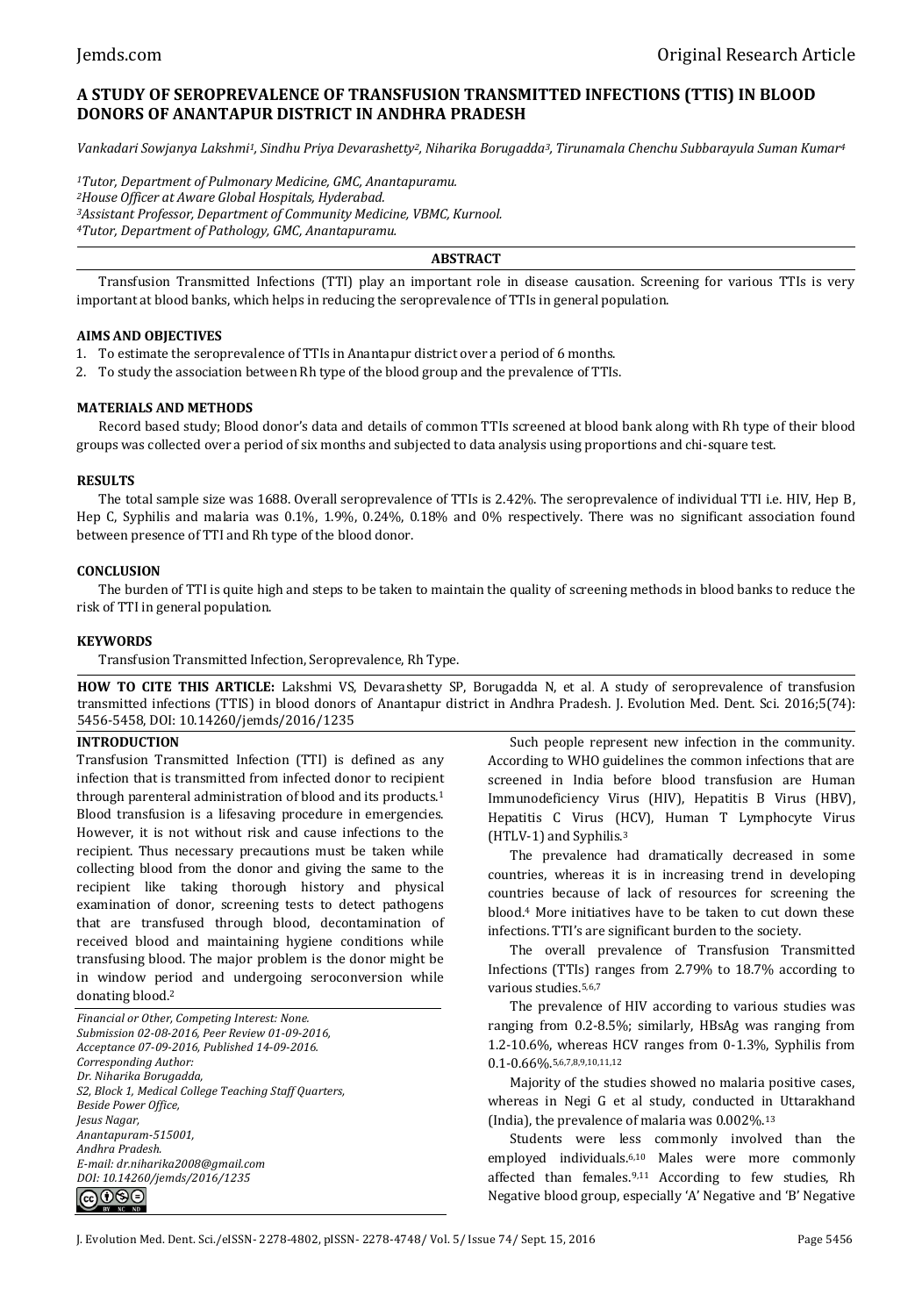blood groups, were commonly found 'reactive' for at least one type of Transfusion Transmitted Infection.3,7,10

The present study has been undertaken to estimate the burden of TTIs in a semi-urban district of Andhra Pradesh.

#### **AIMS AND OBJECTIVES**

- 1. To estimate the seroprevalence of TTIs in Anantapur district over a period of 6 months.
- 2. To study the association between Rh type of the blood group and the prevalence of TTIs.

# **MATERIALS AND METHODS**

A record-based study has been conducted in a blood bank located in Anantapur district of Andhra Pradesh. Data was collected regarding the overall no. of donors in a period of six months (i.e. from Dec 2015 to May 2016) and total no. of donors with commonly screened TTIs like HIV, Hep-B, Hep-C, Syphilis and Malaria.

The method used for screening HIV, Hep B and Hep C is ELISA (Merilisa Gen 4). Syphilis was screened with RPR Card Test and Malaria was screened using Pan malaria card, i.e. Rapid Visual Antigen Test for the detection of infection with Plasmodium species.

Data thus obtained has been analysed using proportions and chi-square test with the help of MS-Excel and OpenEpi (online version) software.

### **RESULTS**

In a period of six months, the total no. of donors were 1688. Among them, only 3 out of 1688 (0.2%) subjects were females and 1685 (99.8%) subjects were males. Around 218 subjects were voluntary donors and the remaining 1470 were replacement donors.

The overall prevalence of Transfusion Transmitted Infections was 2.42% (41/1688) in the present study.

| <b>Transfusion</b><br><b>Transmitted</b><br><b>Infection</b>                 | <b>No. of Donors</b><br>'Reactive' Out of<br><b>Total Sample of</b><br>1688 | <b>Seroprevalence</b><br>(%) |  |
|------------------------------------------------------------------------------|-----------------------------------------------------------------------------|------------------------------|--|
| HIV                                                                          | 2                                                                           | $0.1\%$                      |  |
| HbsAg                                                                        | 32                                                                          | 1.9%                         |  |
| <b>HCV</b>                                                                   | 4                                                                           | 0.24%                        |  |
| Syphilis                                                                     | 3                                                                           | 0.18%                        |  |
| Malaria                                                                      |                                                                             | 0%                           |  |
| Total                                                                        | 41                                                                          | 2.42%                        |  |
| Table 1: Table showing the Seroprevalence of<br>Various TTIs in Blood Donors |                                                                             |                              |  |

Among the total 1688 subjects, only two cases of HIV was screened over a period of six months. Around 32 out of 1688 donors (1.89%) were HBsAg 'Reactive.' Similarly, HCV 'Reactive' were around 4 (0.24%) and Syphilis were around 3 subjects (0.18%). Not a single case of malaria was screened over a period of six months (Table 1, Fig. 1).



| <b>TTI Vs Rh</b><br><b>Type</b>                                                                 | TTI<br>Present | <b>TTI Absent</b>  | <b>Total</b>      |  |
|-------------------------------------------------------------------------------------------------|----------------|--------------------|-------------------|--|
| Rh Positive                                                                                     | 37 (2.3%)      | 1570<br>(97.7%)    | 1607<br>$(100\%)$ |  |
| Rh<br>Negative                                                                                  | $4(4.9\%)$     | 77 (95.1%)         | 81 (100%)         |  |
| Total                                                                                           | 41 (2.4%)      | 1649<br>$(97.6\%)$ | 1688<br>$(100\%)$ |  |
| <b>Table 2: Table Illustrating Association between</b><br><b>TTIs and Rh Type of the Donors</b> |                |                    |                   |  |

Chi-square =  $1.285$ ,  $p > 0.05$ , Not Significant

Among the total sample of 1688, 41 donors had at least one type of TTI; among them 37 donors (2.3%) were of Rh 'positive' blood group and 4 donors (4.9%) were belonging to Rh 'negative' blood group. The above finding was falling short of significance, thus it needs further research (Table 2).

# **DISCUSSION**

The total sample size of the present study is 1688. In the present study, overall seroprevalence of TTI was 2.42% (41 out of 1688), which is comparable to the prevalence of TTI in Karmakar PR et al study (2.79%) conducted at Kolkata in the year 2014.<sup>5</sup>

The seroprevalence of HIV in the present study was 0.1%, comparable with that of Sharma et al (0.3%) and Negi G et al studies.11,13

The seroprevalence of HbsAg in the present study was 1.9%, which is comparable to Karmakar et al study conducted at Kolkata (1.41%) and also Yildiz et al study (1.66%).5,8

Similarly, the proportion of HCV 'Reactive' donors in the present study was 0.24%, very much comparable to the study done by Pallavi P et al at Mysore.<sup>9</sup>

The seroprevalence of the syphilis in the present study was 0.18%, which was comparable to the findings in Karmakar et al study (0.23%) and Pallavi P et al study  $(0.28\%)$ .<sup>5,9</sup>